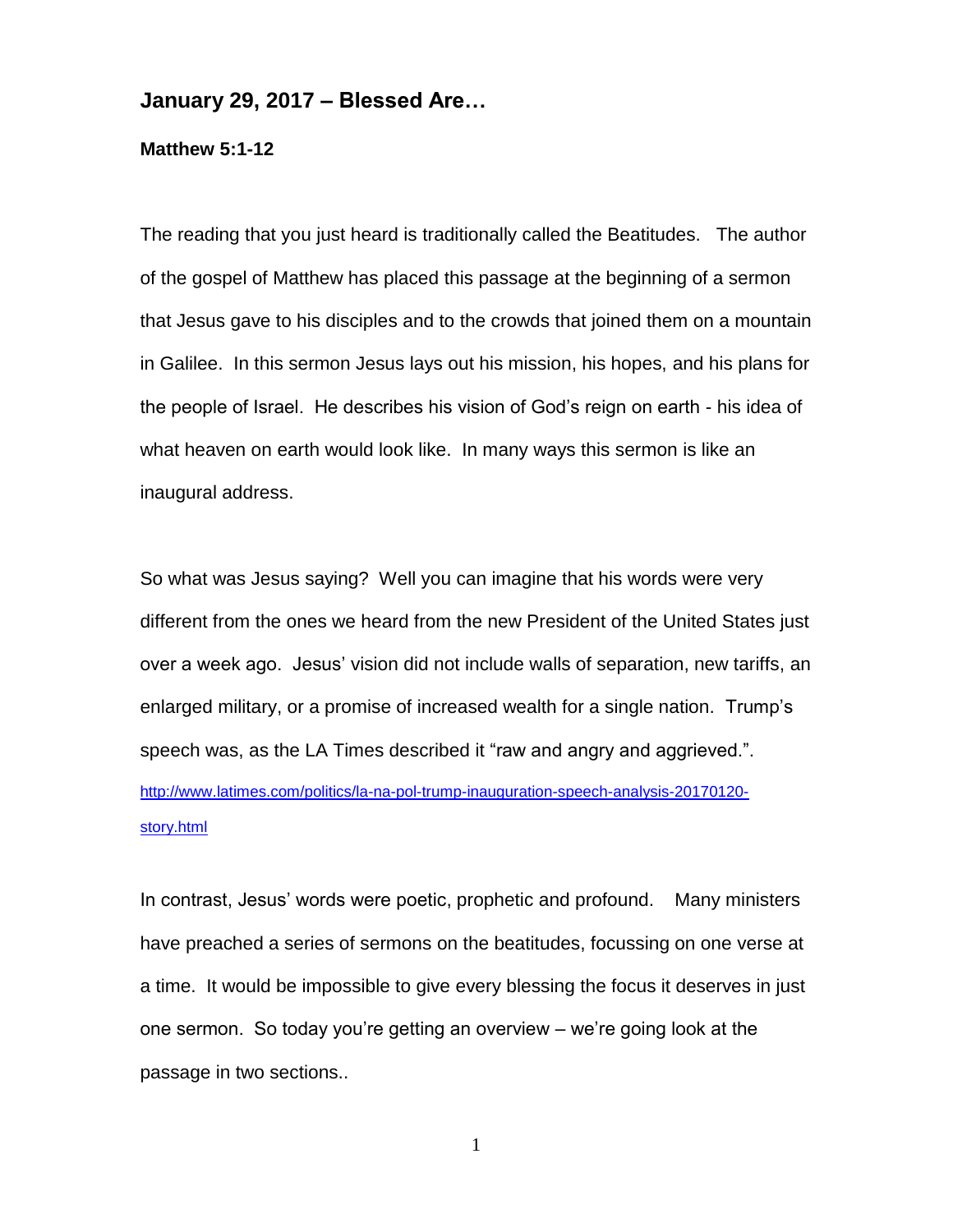The first section is made up of four verses *(next slide).* Blessed are: "those who are poor in spirit," "those who are mourning," "those who are gentle," (also translated as meek) and "those who hunger and thirst for justice."

Well it's interesting to note that Jesus didn't say, "Blessed are the mighty, blessed are the rich, blessed are the powerful or blessed are the famous." In the first four lines of this sermon, Jesus made it clear that his message was for those who are hurting, those who are struggling, and those who are on the margins of society. This is the same message that he gave to people in his home town of Nazareth, in the fourth chapter of Luke, when Jesus announced that he had come "to bring good news to the poor… to proclaim release to the captives… to let the oppressed go free" (Luke 4:18). Jesus's message was and is a message of hope for those in need of good news.

Jesus wasn't telling the people with him on that mountain that they should be grieving, or meek, depressed or oppressed. He was telling them that if they were struggling in some way, God was with them and there was hope for change in their lives *(next slide)*. He said, "The kingdom of heaven is theirs," "they will be consoled, "they will inherit the land," and "they will have their fill of justice." Jesus was preaching that the world as they knew it was about to be turned upside down. He was telling them that the Spirit was at work in the world and heaven on earth was possible.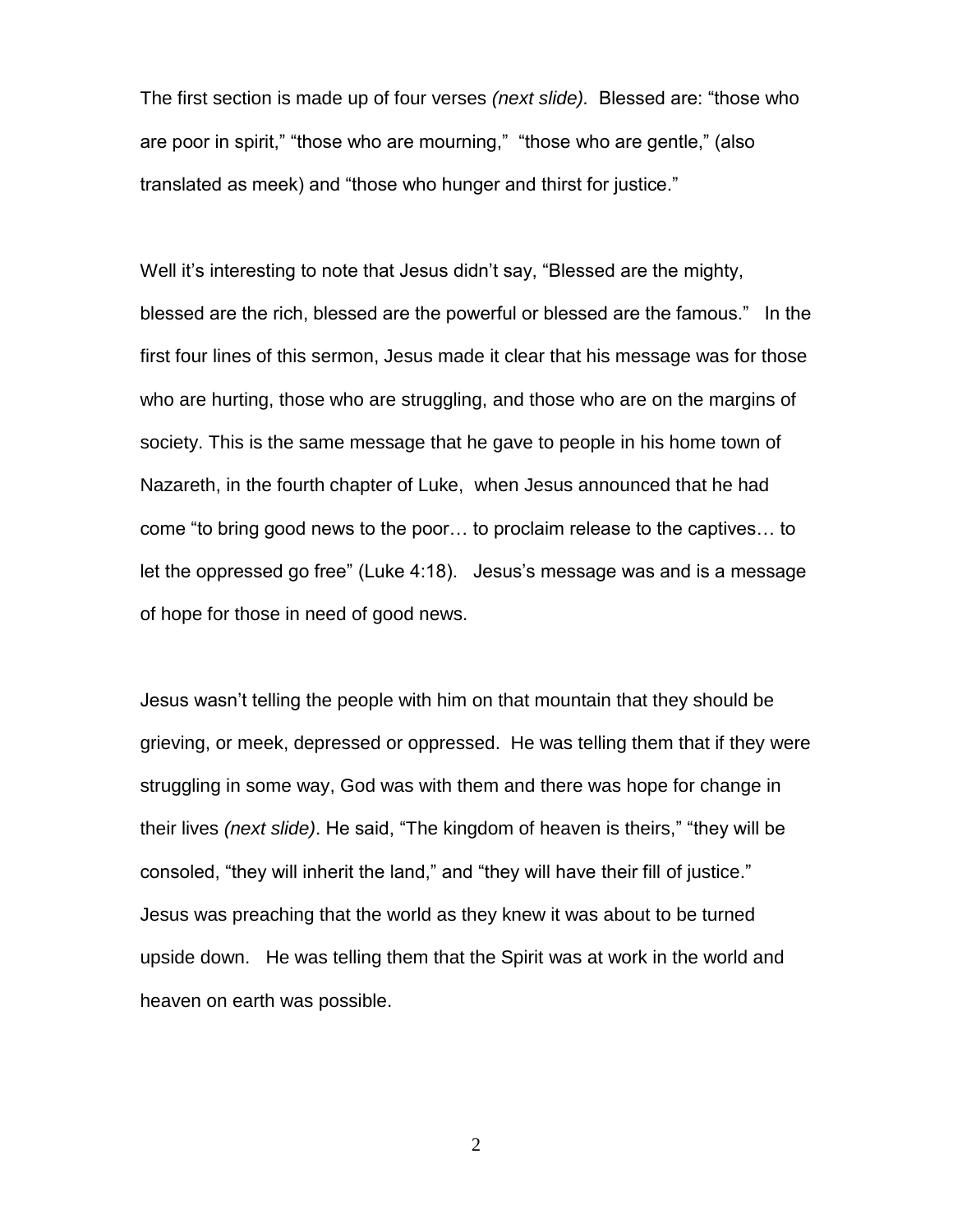Jesus was telling them they were blessed. But what does that mean? What do you mean when you say, "They are blessed", or "they have been blessed", or to wish blessings on someone?" *(wait for answers.. happy, fortunate, have wealth, prosperous, family, friends, work)* We have many different ways that we can be blessed. Biblical scholars tell us that that the meaning of this word changes throughout the scriptures and you can really only determine its meaning by studying the context of the passage in which the word is found. Some would argue that, especially in the gospels, the word "blessed" refers to our connection with God or Spirit – that to be blessed is to be deeply grounded in the love, the compassion, the creativity that is the core or ground of our being (Susan McCaslin, *[Arousing](http://news.woodlakebooks.com/t/r-l-ykdjkdyk-iyhjjjplh-b/) the Spirit*, p. 150). If we define blessedness in this way, then, in the first four verses, Jesus was telling his followers, "don't worry God is with you – you are not alone – you are blessed."

Then in the next four verses, he told his followers what they needed to do in order to experience God more fully, in order to create the kingdom of heaven or God's reign on earth. He said *(next slide)*, "blessed are those": "who show mercy," "whose hearts are clean (or pure)," "who work for peace," and "who are persecuted because of their struggle for justice." There is definitely nothing there about building walls, or increasing power or hoarding wealth. In fact, these blessings tend to reverse all the values of the society in which we live. These blessings are a roadmap to a new way of living, they are a way of turning the world upside down.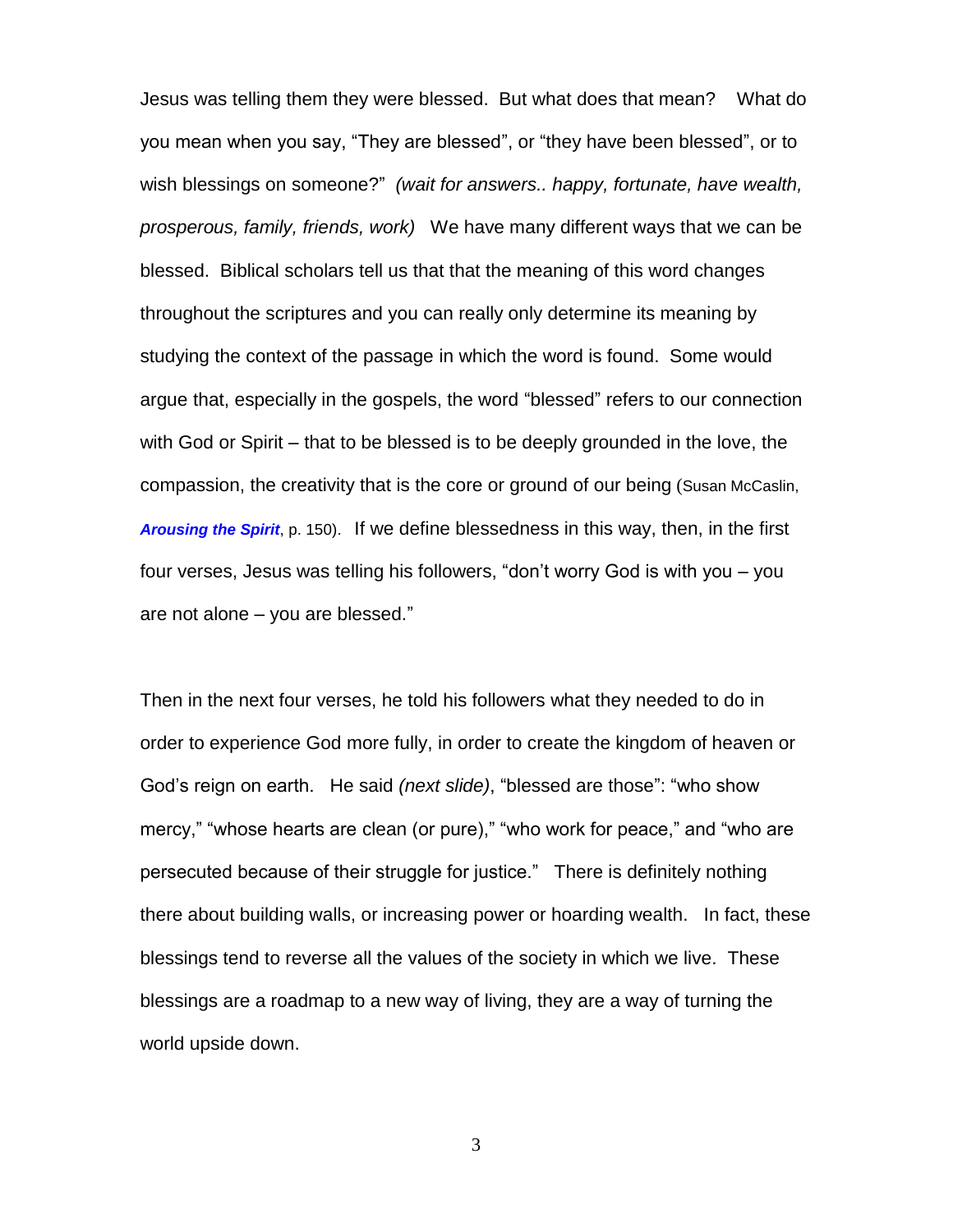I'm not suggesting that any of these paths are easy. And neither was Jesus. He acknowledged the fact that others in society would not understand and would even persecute them. That is still true today. So much of what we are asked to do as Christians is counter-cultural. So much of what we are asked to do requires openness and courage and understanding.

As I was sitting in my office yesterday writing this sermon all around me was the bustle of preparation for last night's supper and auction: a fundraising event to raise money to support the Etmeh's, a family of Syrian refugees, and Dorie's house, a place of refuge for teenagers in our community. I couldn't help but contrast that work of understanding and generosity and courage with Friday's executive order from President Trump, an order that put a 90-day ban on all entry to the United States from five predominantly Muslim countries, an order that was based totally on prejudice and fear. I invite you to remember the pictures and the stories of the family that shared their lives with us last night and imagine Anas, Heba, Shahed and Mohammed being denied sanctuary because of fear.

As we do the work of forgiveness and right living and peacemaking and justice, the blessings that we receive are the gifts of a deeper connection to the sacred *(next slide).* But it is only if we open our eyes, our ears and especially our hearts that we can truly receive them: mercy (grace – freely given), the ability to see God (to know and connect with the sacred in a deep and meaningful way), to truly know that we are named as blessed children of God, and to recognize that